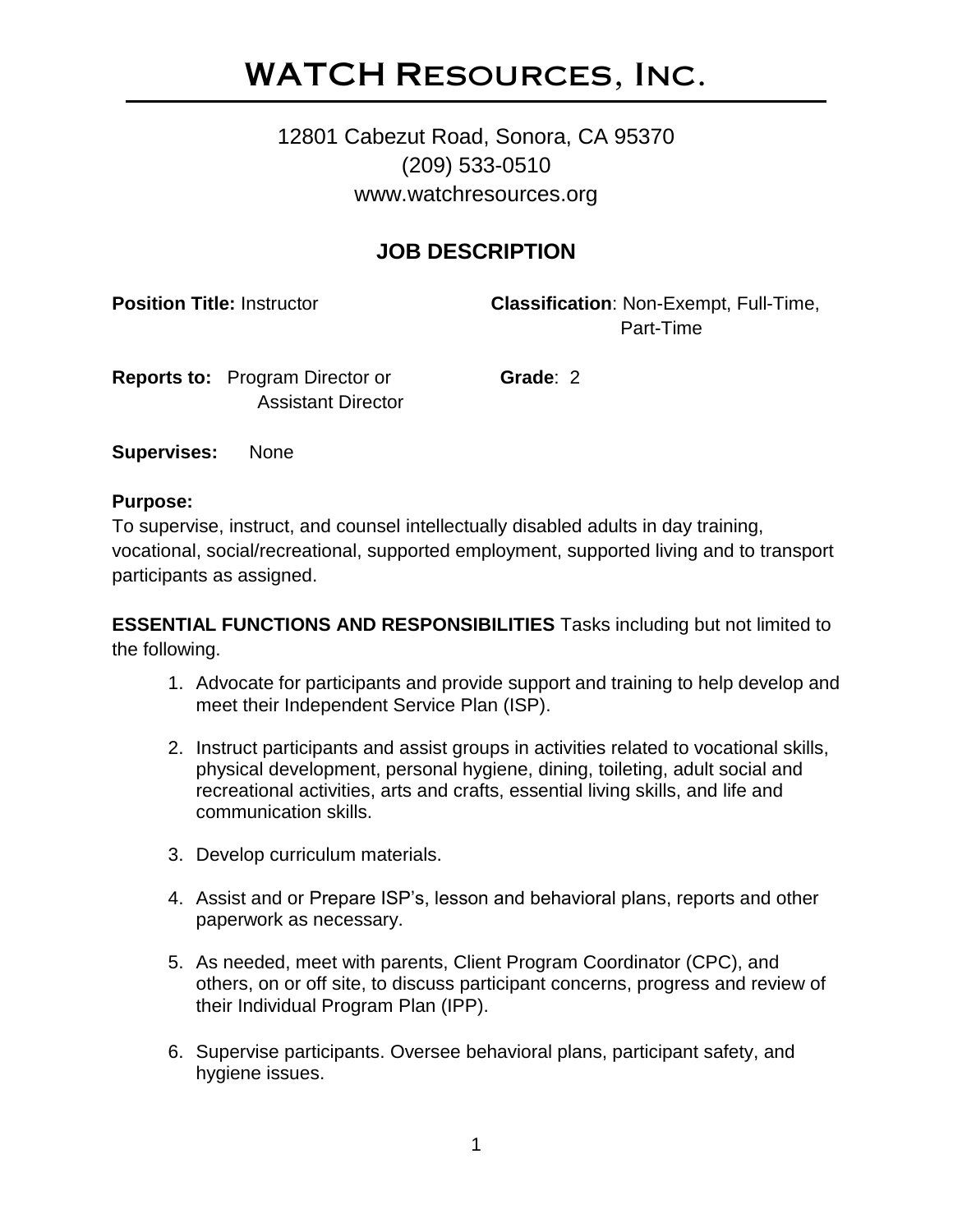- 7. Assist with maintaining participant files.
- 8. Ability to work flexible hours. Scheduled hours will be determined by the program needs of participants.
- 9. Using an agency or personal vehicle to transport program participants to job sites, appointments, shopping and social/recreational activities as directed to provide quality programming.
- 10.Attend staff meetings, educational trainings, and other job-related meetings as requested.
- 11.Understand and demonstrate the safe use of equipment specific to your job.

**QUALIFICATION REQUIREMENTS:** To perform this job successfully, an individual must be able to perform each essential duty satisfactorily and be committed to the Mission of WATCH Resources, Inc. The requirements listed below are representative of the knowledge, skill and/or ability required. Reasonable accommodations may be made to enable an individual with disabilities to perform the essential functions in accordance with the Americans with Disabilities Act (ADA), 1991.

## **A. Education and/or Experience:**

- 1. High school diploma or GED required.
- 2. College credits in education, counseling, or a related field preferred.
- 3. One year work experience required. Direct service to intellectually disabled persons preferred.

## **B. Working Knowledge of:**

- 1. Disabilities and related characteristics of individuals, served by the agency, to deal positively and creatively with intellectually disabled adults.
- 2. Effective interpersonal communication skills.
- 3. Windows based computer programs in word processing, preferably Microsoft Office.

## **C. Language Skills:**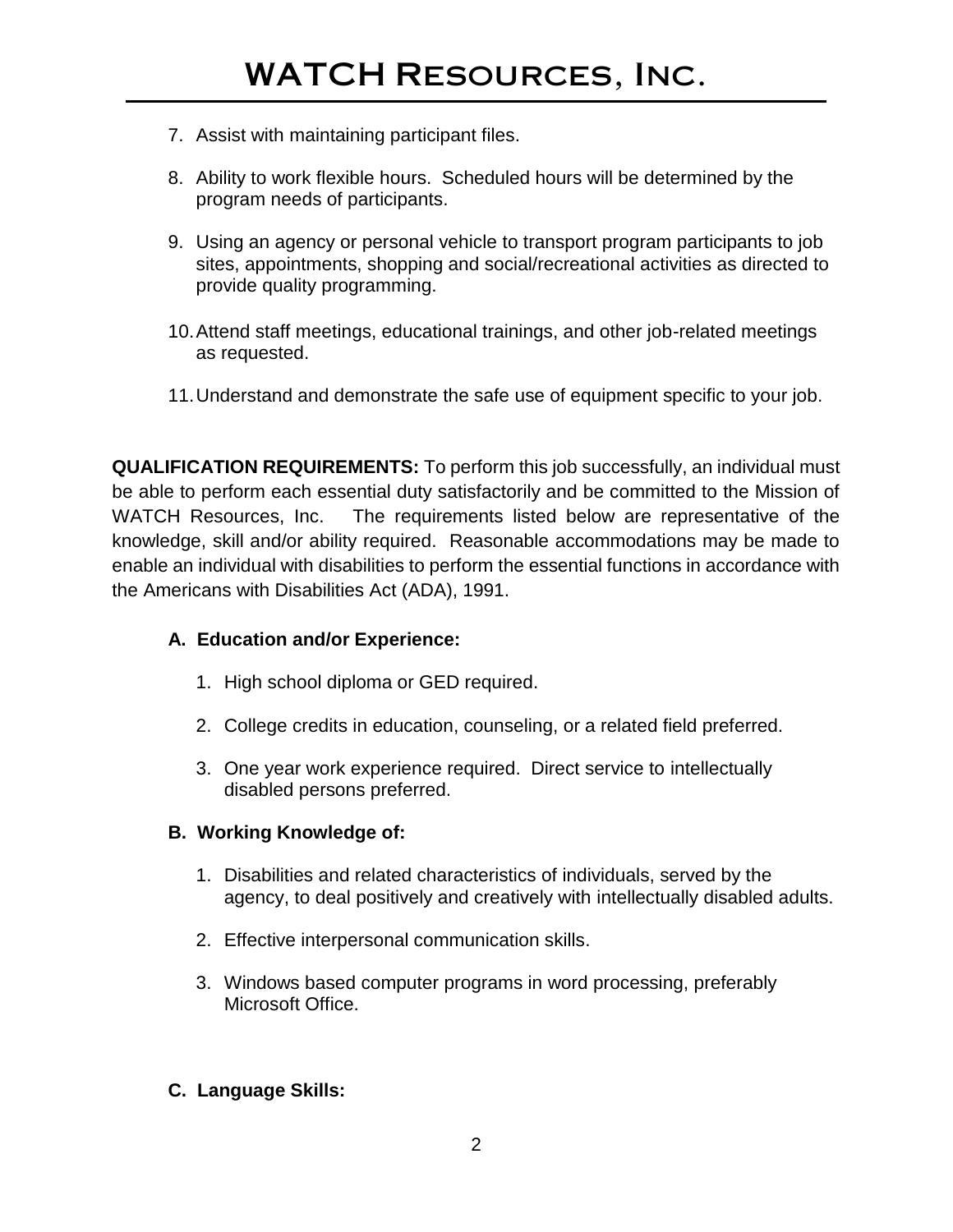- 1. Ability to communicate verbally and in writing.
- 2. Good writing and computer skills.
- 3. Effectively be able to present information and respond to questions from program participants.

#### **D. Reasoning Abilities:**

- 1. Follow written and verbal directions.
- 2. Adhere to instructional and behavior plans.
- 3. Ability to communicate effectively, establish and maintain professional, cooperative relationships with agencies, fellow employees and general public.
- 4. Interpret and follow a variety of instructions provided verbally, written in diagram or schedule form.
- 5. Ability to solve practical problems and use available resources.
- 6. Report incidents of real or alleged harm, abuse, or behavior change to Director or Assistant Director of Program.

## **E. Certificates, Licenses, Registrations:**

- 1. Possession of a valid California Motor Vehicle Operators License and a clear driving record, determined by a Department of Motor Vehicles record. Will be required to obtain a Class B License.
- 2. Health screening including a drug and alcohol screening and TB test performed by a physician verifying ability to complete job duties and confirming the absence of contagious disease.
- 3. Department of Justice and Federal Bureau of Investigation criminal record clearance.
- 4. Possession of or the ability to acquire a Red Cross First Aid and CPR Certificate.

**Summary of Customary Physical Demands:** The physical demands described below are representative of those that must be met by an employee to successfully perform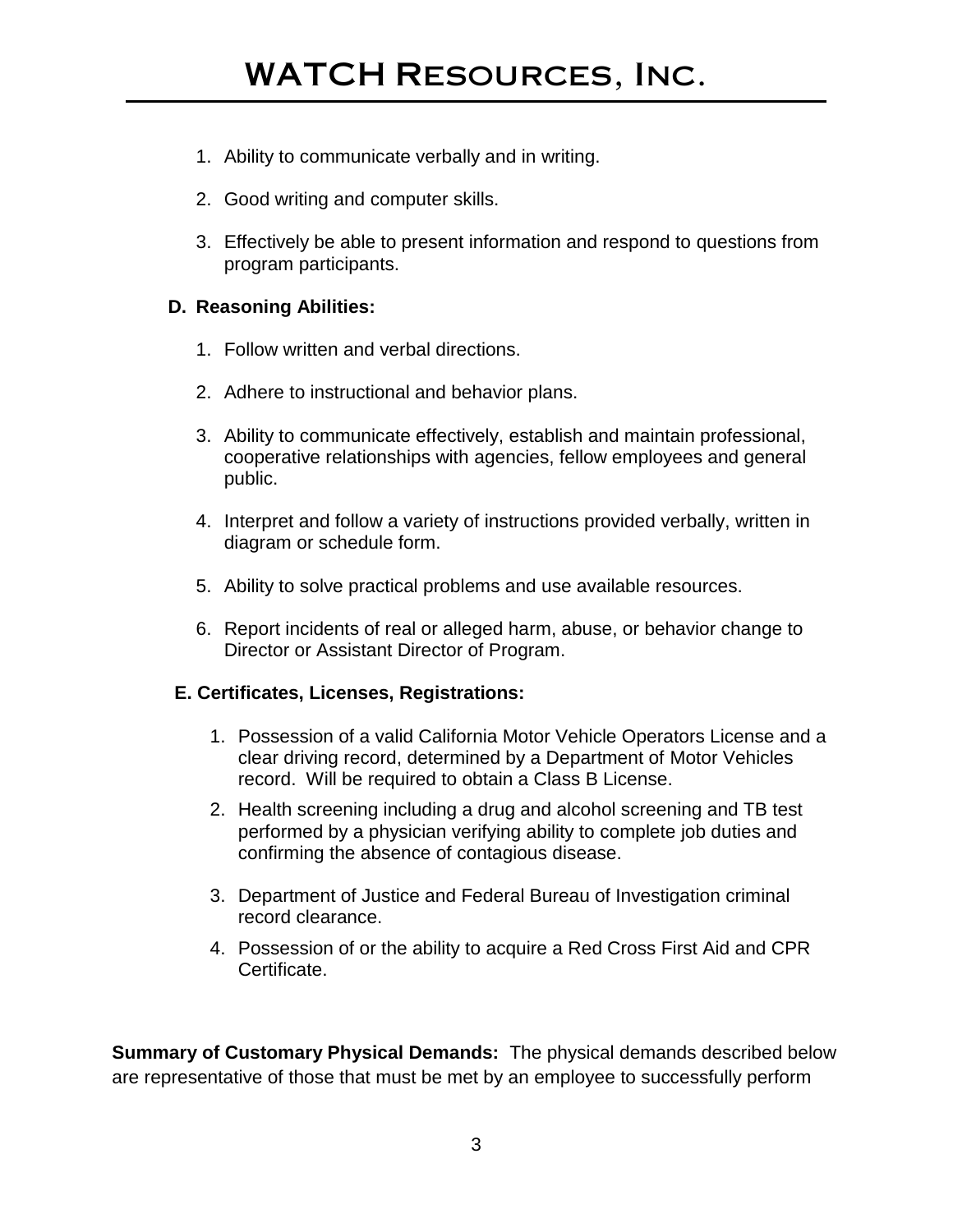the essential functions of this job. Reasonable accommodations may be made to enable an individual with disabilities to perform the essential functions.

**Constantly (over 66%)** walking and using repetitive hand motions;

**Frequently (34-66%)** standing, bending over, pushing/pulling, lifting/carrying up to 50 lbs., subjecting skin/hands to water and gripping/grasping;

**Occasionally (1%-33%)** sitting, reaching overhead, balancing, lifting/carrying over 50 lbs., exposed to chemicals and utilizing foot controls.

## **Hazards, Working Conditions, Equipment Used:**

Working Conditions include: High Noise Levels, Walking on Uneven Ground

Possible Exposures include: Dust, Gas, Fumes, Hazardous Materials, Blood/Body Fluids, Marked Changes in Temperature

## Equipment Used:

- Driving Vehicles/Equipment
	- i. Must be able to drive to and attend events and meetings as well as transport consumers.
	- ii. Commercial C driver license may be required.
- Operating Equipment/Machinery *Computer, Fax Machine, Calculator, Printer/Copier, Telephone*
- Personal Protective Equipment (PPE)
	- i. Safety Equipment *ear plugs, goggles, etc*
	- ii. Equipment specific to job contracts and class activities *landscape equipment, sewing machine, janitorial equipment, etc.*

Regarding Use of Senses: Hearing Impairment Acceptable, Color Vision Impairment Acceptable, Clear Vision at 20 Inches or Less Required, Clear Vision at 20 Feet or More Required.

**Work Environment:** The work environment conditions described here are representative of those any employee may encounter while performing the essential functions of the job. Reasonable accommodations may be made to enable an individual with disabilities to perform the essential functions.

As an Instructor the work environment will be dependent on the individual's department.

1. Small, medium and large in-door settings with central heating and air conditioning system, handicap accessible, noise level moderate to high, lighting provided by artificial means and windows;